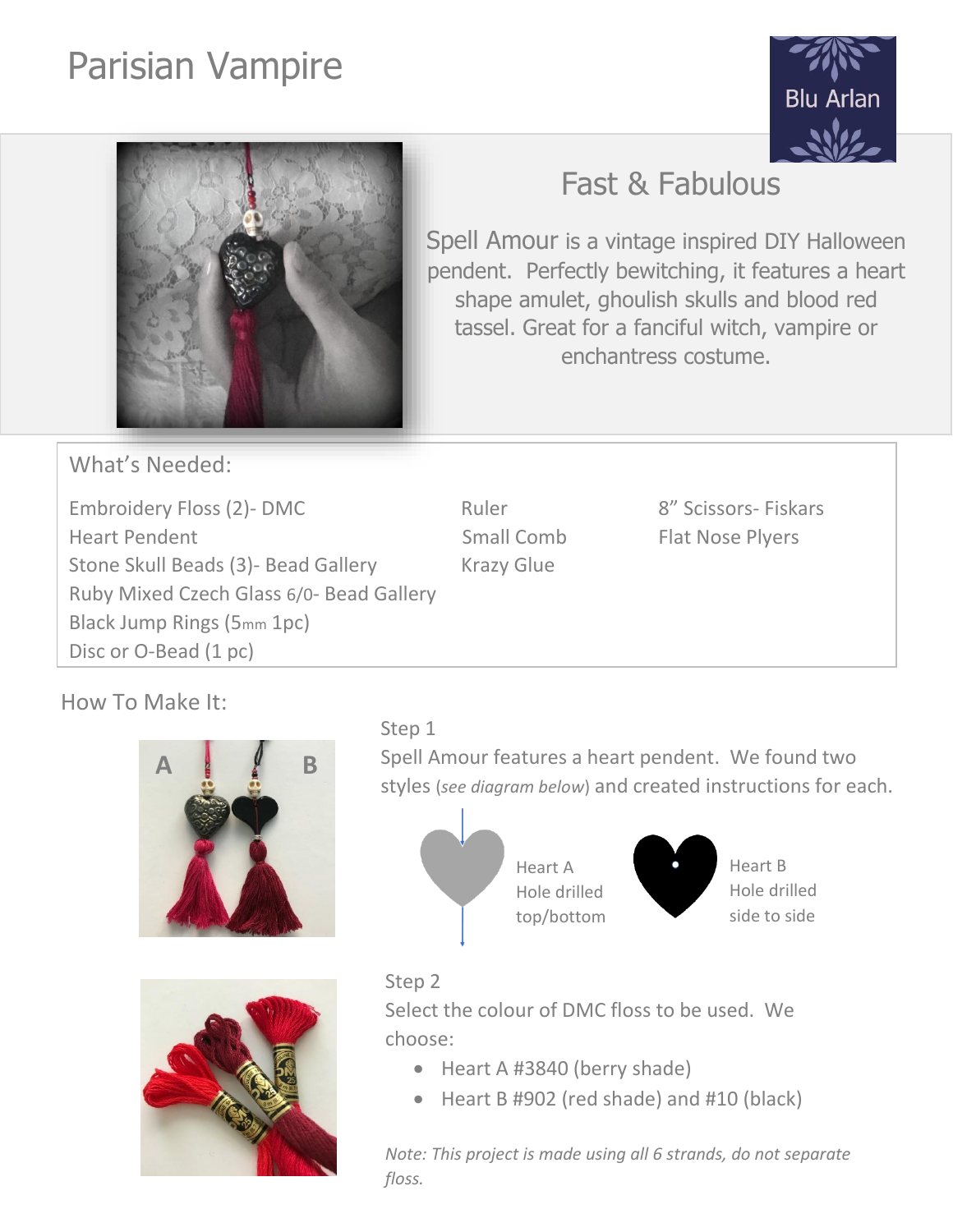

Step 3 *Heart style A or B* Begin by cutting a piece of floss 10" long. Attach floss to the jump ring using a larks head knot. Thread both pieces of the floss through 3 glass beads, one skull bead and one glass bead.



Step 4 *Heart style A ONLY*

Thread both pieces of floss through the center of the heart. Slide heart up under skull. Set piece aside and move onto Step 9.



Step 5 *Heart style B ONLY*

Follow Steps 6, 7 & 8 to create the heart pendent.



Step 6 Thread both pieces of floss through the hole in the heart from opposite ends.



Step 7

Tie a tight double knot under the skull to hold the beads to the hearts. Thread each piece of floss through the hole again from opposite ends.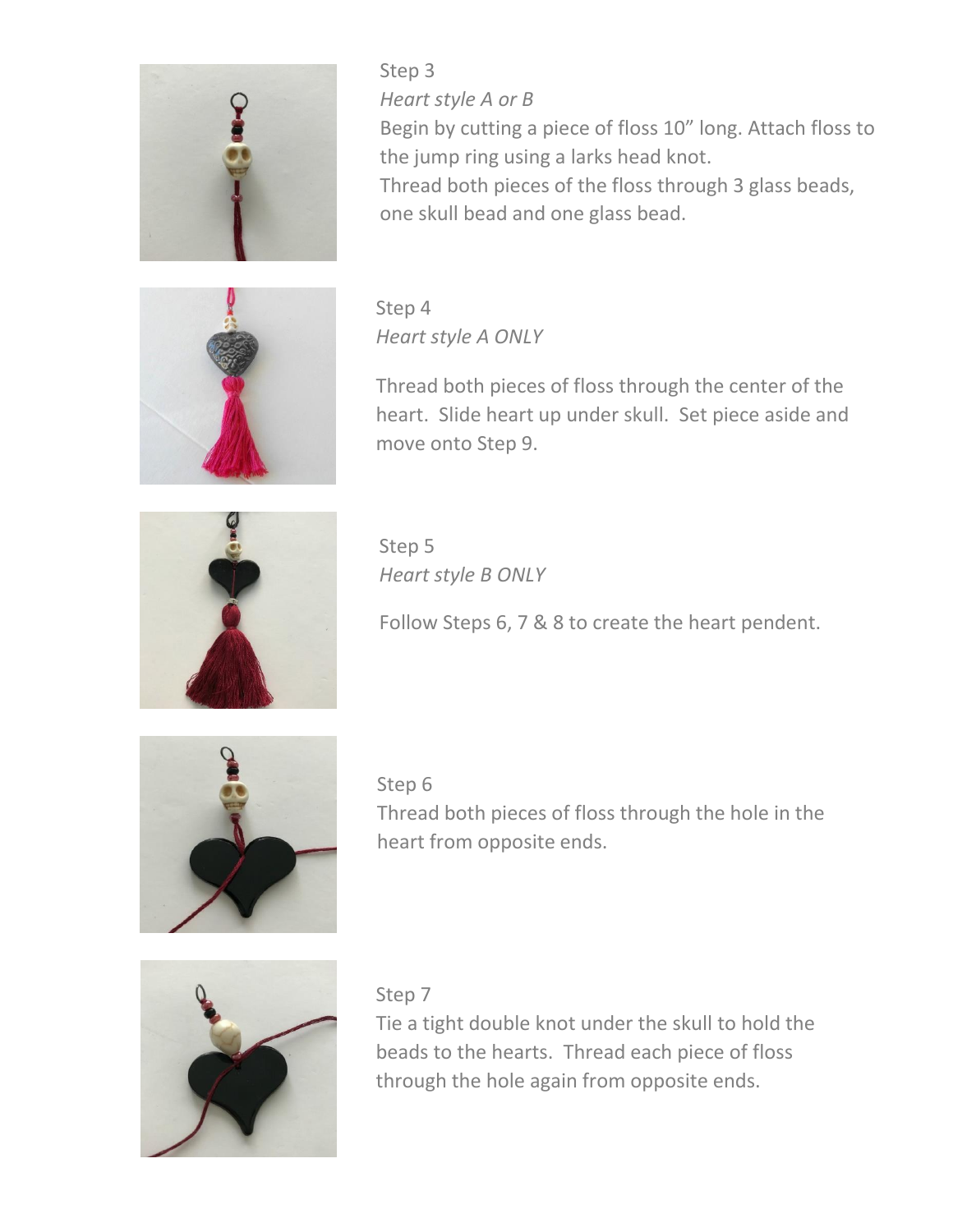

Pull each piece of floss taut (one piece over the front of the heart the other over the back).

Thread both pieces of floss through the disc/0- bead. Put a drop of Krazy glue around the inner edges of the bead. Place bead on the tip of the heart. Pull the floss taut. Hold in place till glue sets. Set aside.

Step 9 *Heart style A & B*

Step 8



To make the tassel wrap one complete skein of floss around 4 fingers. Slide floss off fingers.



Step 10 Cut one end of the floss loop with scissors.



# Step 11

Attach heart (A or B) to the tassel by centering the bundle of floss in between the two pieces of floss extending from the heart. Tie a tight double knot to secure.



Step 12 Work the floss around so it's fits together.

To tie the tassel, cut a 5" piece of floss. Wrap it twice around the bundle to create the top of the tassel. Double knot to secure.

Comb the bottom to separate the floss strands creating a fluffy tassel. Trim bottom evenly.